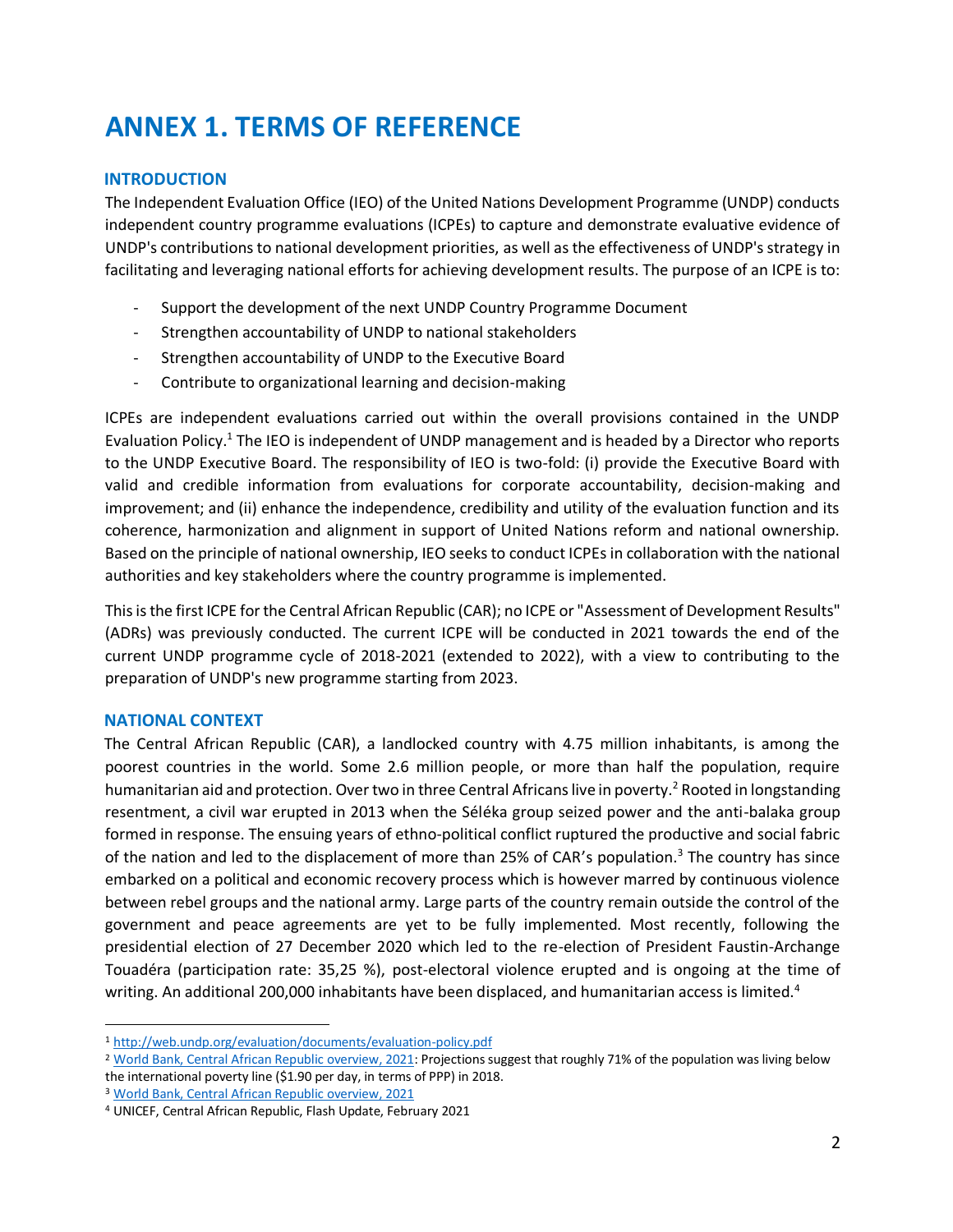CAR is one of the least developed countries globally, ranking 188<sup>th</sup> out of 189 countries on the Human Development Index (HDI).<sup>5</sup> GDP per capita stands at US\$ 467.90 and the average economic growth rate was 3.41% between 2014 and 2019<sup>6</sup>, as regained violence hampered economic activity in the agricultural, forest and mining sectors, and delayed investment projects.<sup>7</sup> The Coronavirus (COVID-19) pandemic exacerbated economic volatility<sup>8</sup> as well as food insecurity: Given CAR's high dependence on food imports, 51% of the population were in acute food insecurity and 35% in stressed food insecurity during the lean period between May and August 2020.<sup>9</sup> CAR also ranked second-highest in gender inequality globally.<sup>10</sup> Women are greatly affected by the COVID-induced economic downturn, while also at increased risk of gender-based violence.<sup>11</sup> Female-led households, persons living with disabilities and rural areas in general appear to be most affected by the COVID-19 pandemic.<sup>12</sup>

CAR has a hot and humid equatorial climate and is endowed with rich agricultural lands and vast natural resources such as wood, gold and diamonds, the exploitation of which remains rudimentary and artisanal.<sup>13</sup>  $<sup>14</sup>$  Climate change adds to the existing barriers to development, leading to variation in the seasons and</sup> increased frequency and magnitude of flood events.<sup>15</sup> Recent floods have destroyed shelters and road infrastructure and increased cholera and malaria incidence.<sup>16</sup> Internal and cross-border natural resourcesbased disputes between herders and farmers are frequent due to limited water resources and pastures induced by increased desertification.<sup>17</sup>

#### **UNDP PROGRAMME IN THE CENTRAL AFRICAN REPUBLIC**

UNDP has been present in the Central African Republic (CAR) since 1976, with the mission to support the government's development efforts through (a) technical assistance for the formulation of policies, (b) implementation of development programmes and projects, (c) strengthening the capacities of national institutions. The 2018-2022 UNDP country programme document (CPD) is aligned with the Government's "Plan National de Relèvement et de Consolidation de la Paix 2017-2021" (RCPA)<sup>18</sup> and contributes to the United Nations Development Assistance Framework 2018-2021 (UNDAF+)<sup>19</sup> signed jointly by the United

16 [ReliefWeb, Central African Republic Flood Susceptibility & Risk, 2020](about:blank)

<sup>&</sup>lt;sup>5</sup> [UNDP, The Next Frontier: Human Development and the](about:blank) [Anthropocene, 2021.](about:blank) The score of 0.397 based on 2019 data.

<sup>6</sup> [World-Bank Data, 2021](about:blank)

<sup>7</sup> [World Bank, Central African Republic overview, 2021](about:blank)

<sup>8</sup> [UNDP, Socio-economic impact of COVID-19 in Central African Republic, 2020.](about:blank) The growth rate in 2020 is projected to lie between 0.8 and -1.2%, mostly due to slow performance in the service sector given travel restrictions.

<sup>9</sup> According to the Integrated Food Security Phase Classification (IPC).

<sup>10</sup> According [to](about:blank) [UNDP's 2019 Gender Inequality](about:blank) [Index \(GIN\).](about:blank) Th[e](about:blank) [UNDP Gender Development Index 2021](about:blank) [st](about:blank)ood at 0.8 (using 2019 data), i.e. 80% of potential human development in CAR is lost due to gender inequality.

<sup>&</sup>lt;sup>11</sup> Since April, GBV has increased by an estimated 10 percent, while reported injuries to women and children have increased 69 percent, rape by 27 percent, and other assaults by 45 percent, according to MINUSCA. Women represent 80% of the labour force in CAR's informal sector and are particularly vulnerable also in economic terms.

<sup>12</sup> UNICEF, Central African Republic, Flash Update, February 2021

<sup>13</sup> Central African Republic, intended national determined contribution (INDC), 2015

<sup>14</sup> [UNDP, Central African Republic, 2021](about:blank)

<sup>15</sup> [ReliefWeb, Central African Republic Flood Susceptibility & Risk, 2020.](about:blank) [Fu](about:blank)ture scenarios indicate an increase in temperature between 1.4 and 2.7°C depending on estimates as per intended national determined contribution (INDC), 2015.

<sup>17</sup> UN, United Nations Development Assistance Framework +, Central African Republic, 2018

<sup>&</sup>lt;sup>18</sup> The RCPA is a five-year plan over the 2017-2021 period which articulates national recovery and peacebuilding priorities based on three pillars: (i) support peace, security and reconciliation, (ii) renew the social contract between the state and the population, and (iii) promote economic recovery and boost productive sectors. Cf. UNDP Central African Republic Country Programme Document 2018-2021.

<sup>19</sup> The "+" in "UNDAF+" denotes that the peacekeeping mission MINUSCA is also a party to the UNDAF.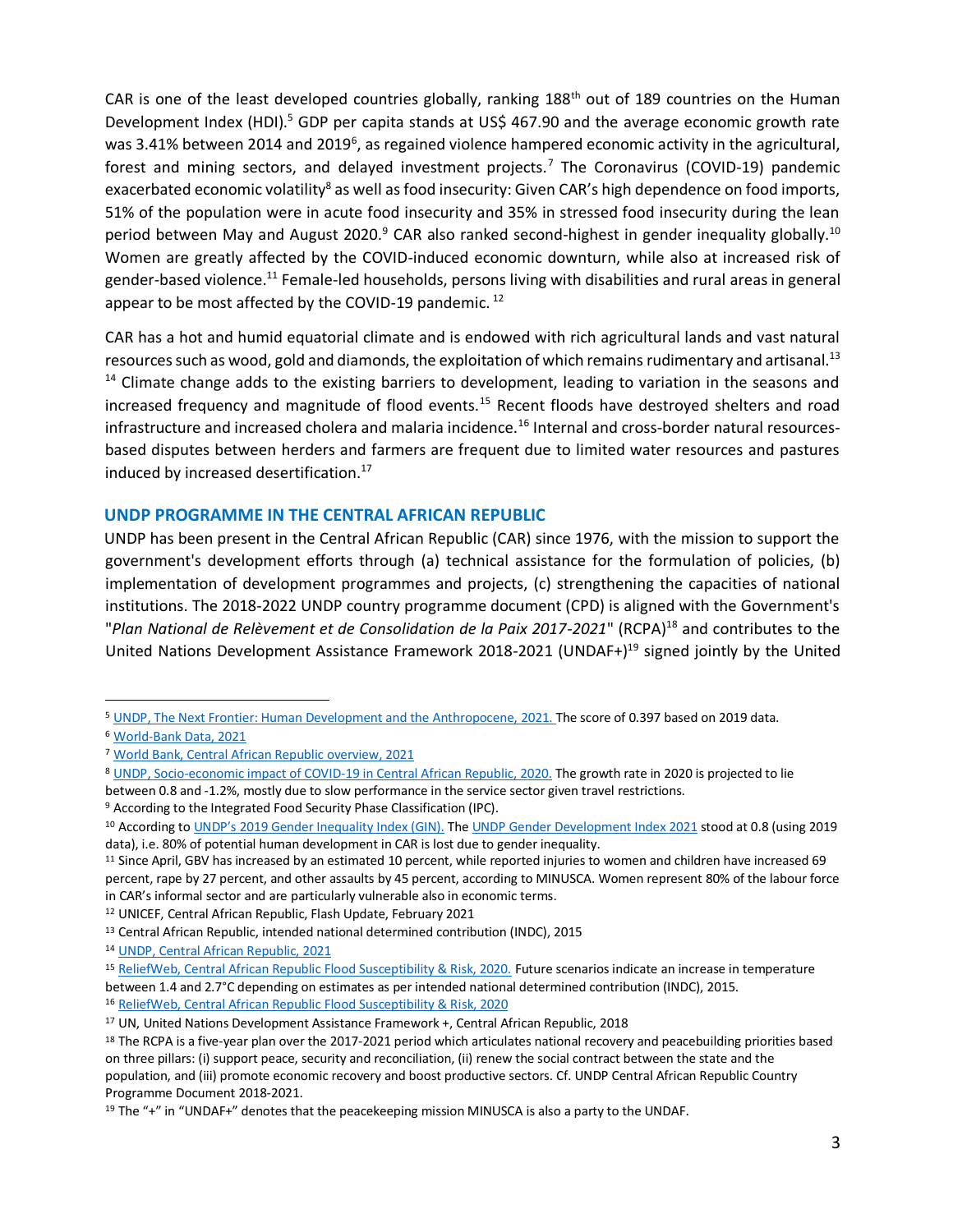Nations system in CAR and the peacekeeping mission "*Mission multidimensionnelle intégrée des Nations unies pour la stabilisation en Centrafrique*" (MINUSCA).

The previous UNDP country programme (2012-2016<sup>20</sup>) focused on the political transition in CAR and on providing pathways to recovery for the civilian population. In coordination with national and international partners, UNDP contributed to several peacebuilding processes, most notably to designing and implementing the national recovery and peacebuilding plan (RCPA) in partnership with other United Nations organizations, the European Union and World Bank. Between 2012 and 2017 the programme and partners supported efforts to restore state authority and fight against impunity by attempting to revitalize the judicial system, address challenges related to the national administration's redeployment, and revitalize socio-economic activities in rural communities in particular. UNDP was unable to scale up economic recovery activities due to resource mobilization challenges and challenges linked to the ongoing peacekeeping and humanitarian response context. $21$ 

UNDP's country programme 2018-2022 builds on its previous programme and operates within the humanitarian-development-peace nexus framework outlined in the UNDAF+. The country programme positions UNDP to support the implementation of CAR's national recovery and peacebuilding plan, RCPA, focusing on two priority areas, i.e. "*Governance, Peacebuilding and the Rule of Law*" and *"Stabilisation, recovery and resilience-building"*. Through the first priority area, UNDP strengthens national institutions to promote peace, security, good governance, democracy, the rule of law and reconciliation through advocacy, capacity building and supporting institutional reform.<sup>22</sup> Through the second priority area, UNDP promotes resilience and recovery by strengthening the humanitarian-development nexus, promoting transparent and sustainable management of natural resources, and green job creation. Additionally, UNDP supports the government in increasing revenue from natural resources and energy to support the provision of essential social services and livelihoods opportunities for the socio-economic reintegration of refugees, internally displaced populations, ex-combatants and youth. $^{23}$  UNDP is also an essential player of the United Nations' COVID-19 response in CAR, notably through investments in digitalization, socioeconomic impact assessment and awareness-raising activities.<sup>24</sup> Figure 1 (below) shows how change is expected to come about through the interventions of the country programme.

<sup>20</sup> In 2016, the country programme was suspended and replaced by an interim programme titled "*Cadre Stratégique Intérimaire 2016-2017 du Système des Nations Unies en RCA"*, which focused on political transition.

<sup>21</sup> UNDP Central African Republic Country ProgrammeDocument 2018-2021

<sup>22</sup> UNDP Central African Republic Country ProgrammeDocument 2018-2021

<sup>23</sup> UNDP Central African Republic Country ProgrammeDocument 2018-2021

<sup>24</sup> [UNDP, La lutte du PNUD RCA contre le COVID-19, 2021](about:blank)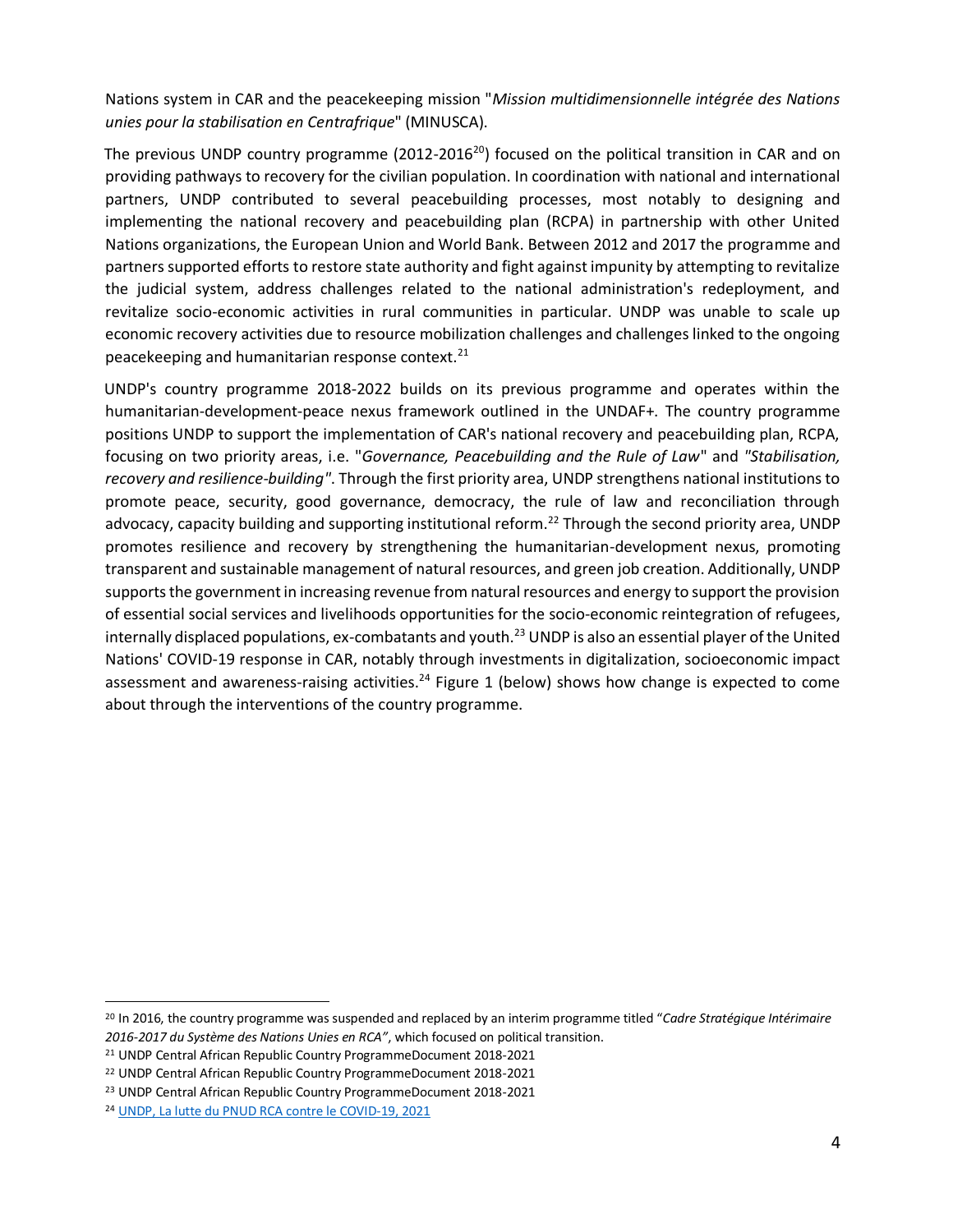**Figure 1: Theory of Change for UNDP's CAR Country Programme, 2018-2021/2** (Source: [UNDP Intranet\)](about:blank)



Relevant UNDAF+ outcomes<sup>25</sup>, UNDP country programme outputs and indicative resources are summarized in table 1.

<sup>&</sup>lt;sup>25</sup> Since the UNDP CPD was approved prior to signature of the UNDAF+, wording between the two is not fully aligned.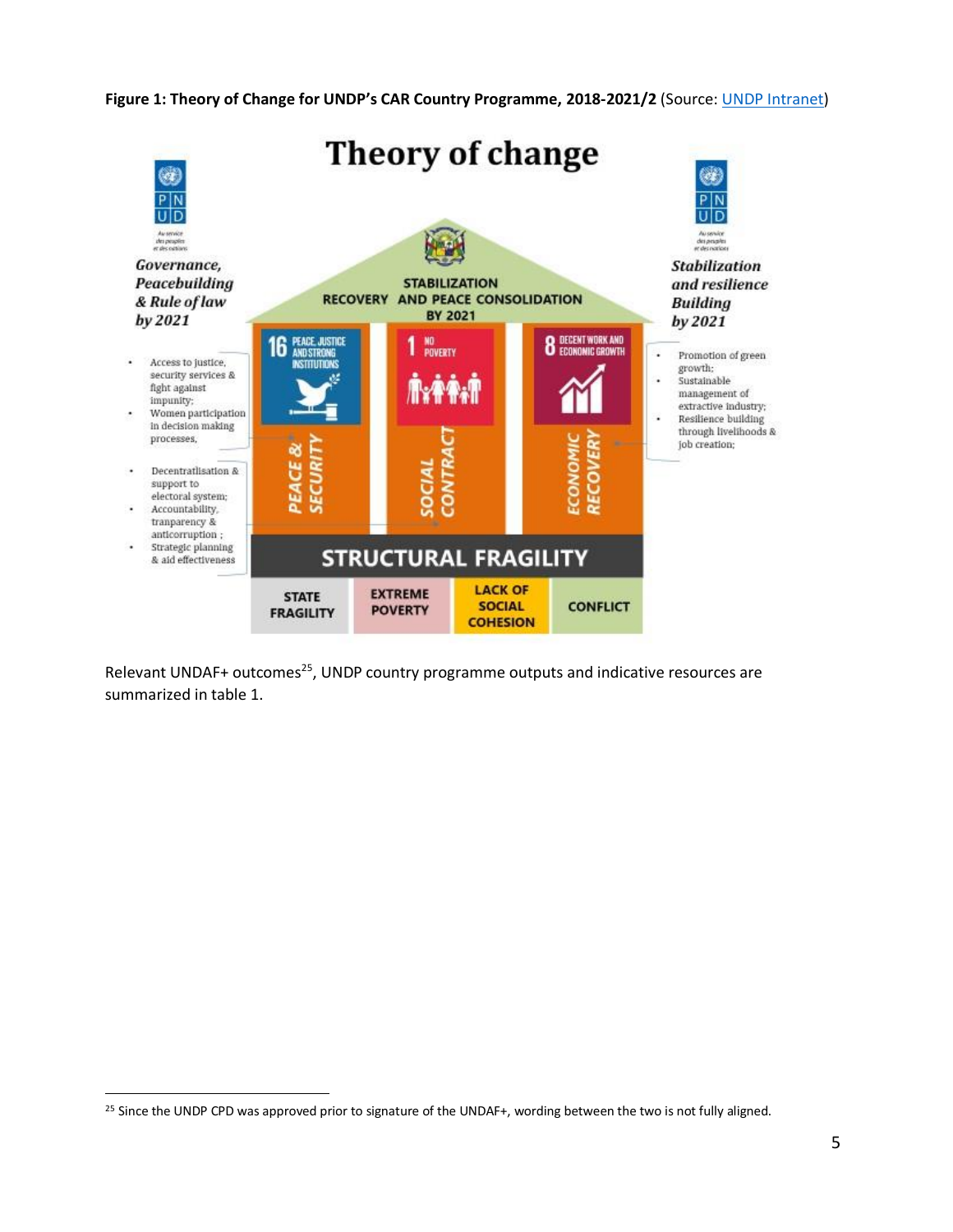#### **Table 1: United Nations Development Assistance Framework outcomes, UNDP Country Programme Outputs and Indicative Resources (2018-2022)**

| <b>UNDAF+ Outcomes</b>                                                                                                                                                                                      | <b>CPD Outputs</b>                                                                                                                                                                                                                                                                                                                                                                                                                          | Programme finance in US\$ million (2018-2021*)    |               |                    |
|-------------------------------------------------------------------------------------------------------------------------------------------------------------------------------------------------------------|---------------------------------------------------------------------------------------------------------------------------------------------------------------------------------------------------------------------------------------------------------------------------------------------------------------------------------------------------------------------------------------------------------------------------------------------|---------------------------------------------------|---------------|--------------------|
|                                                                                                                                                                                                             |                                                                                                                                                                                                                                                                                                                                                                                                                                             | <b>Planned resources</b>                          | <b>Budget</b> | <b>Expenditure</b> |
| <b>Outcome 1: By 2021,</b><br>political and administrative<br>institutions and civil society<br>organisations promote and<br>contribute to peace, security,<br>national reconciliation and<br>human rights. | <b>Outputs 1.1:</b> Justice and security services<br>are delivered to the population and criminal<br>cases are adjudicated including by the<br>Special<br><b>Criminal Court</b><br><b>Outputs 1.2: Increased women's</b><br>participation in decision making<br>processes at national and local level<br><b>Outputs 1.3: National policy on</b><br>decentralisation is implemented taking into<br>account the principles of gender equality | Regular resources: 10.87<br>Other resources: 91.6 | 95.46         | 75.97              |

| Table 1: United Nations Development Assistance Framework outcomes, UNDP Country Programme Outputs and Indicative Resources<br>$(2018 - 2022)$                                                                                                                                                                                                                    |                                                                                                                                                                                                                                                                                                                                                                                                    |                                                   |               |                    |
|------------------------------------------------------------------------------------------------------------------------------------------------------------------------------------------------------------------------------------------------------------------------------------------------------------------------------------------------------------------|----------------------------------------------------------------------------------------------------------------------------------------------------------------------------------------------------------------------------------------------------------------------------------------------------------------------------------------------------------------------------------------------------|---------------------------------------------------|---------------|--------------------|
| <b>UNDAF+ Outcomes</b>                                                                                                                                                                                                                                                                                                                                           | <b>CPD Outputs</b>                                                                                                                                                                                                                                                                                                                                                                                 | Programme finance in US\$ million (2018-2021*)    |               |                    |
|                                                                                                                                                                                                                                                                                                                                                                  |                                                                                                                                                                                                                                                                                                                                                                                                    | <b>Planned resources</b>                          | <b>Budget</b> | <b>Expenditure</b> |
|                                                                                                                                                                                                                                                                                                                                                                  | <b>Output 1.4: Electoral cycle completed as per</b><br>constitutional timeline<br>Output 1.5: Public administration has an<br>anti-corruption policy elaborated<br>and enforced<br>Output 1.6: The capacity of the<br>Ministry of Planning and the<br>Permanent Secretariat in development aid<br>coordination and management is<br>strengthened                                                   |                                                   |               |                    |
| Total outcome 1                                                                                                                                                                                                                                                                                                                                                  |                                                                                                                                                                                                                                                                                                                                                                                                    | 102.47                                            | 95.46         | 75.97              |
| <b>Outcome 2: By 2021,</b><br>political and administrative<br>institutions, civil society<br>organisations and the<br>private sector implement<br>policies, programmes and<br>reforms aimed at inclusive<br>economic growth (good<br>governance, recovery and<br>job creation) and ethical<br>transparent and sustainable<br>management of natural<br>resources. | Output 2.1: Green growth objectives are<br>integrated into sector specific policies at<br>national level<br>Output 2.2: Increased transparency in the<br>forestry and mining sectors<br><b>Output 2.3:</b> Vulnerable populations including<br>returning refugees, displaced persons, ex-<br>combatants, women and youth have access<br>to livelihoods opportunities and sustainable<br>employment | Regular resources: 10.87<br>Other resources: 71.2 | 84.04         | 73.95              |
| <b>Total outcome 2</b>                                                                                                                                                                                                                                                                                                                                           |                                                                                                                                                                                                                                                                                                                                                                                                    | 82.07                                             | 84.04         | 73.95              |
| <b>Grand total</b>                                                                                                                                                                                                                                                                                                                                               |                                                                                                                                                                                                                                                                                                                                                                                                    | 184.54                                            | 179.49        | 149.92             |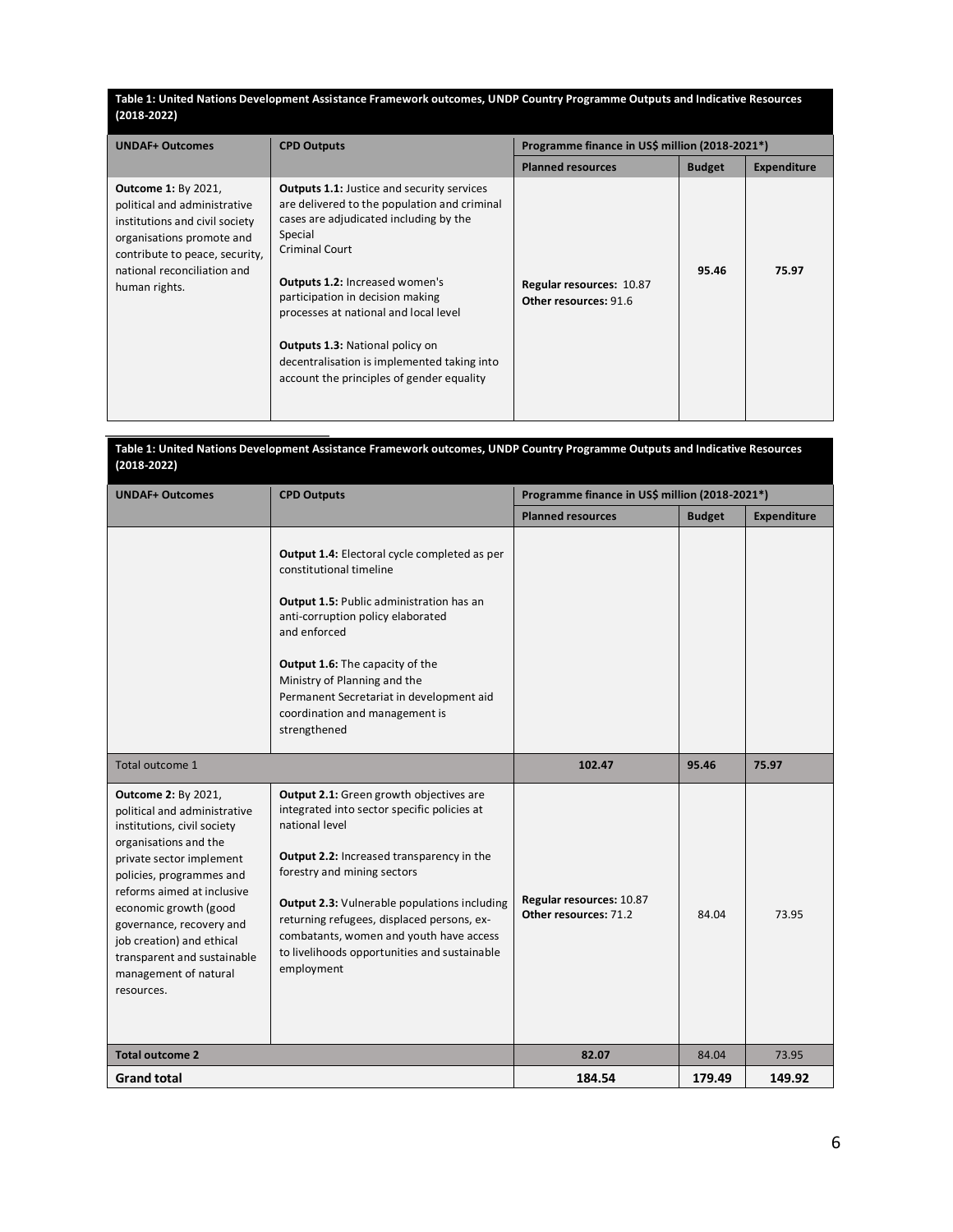# *Source: UNDP Central African Republic Country Programme Document 2018-2021 and ATLAS extraction (15 January 2021)*

*\*Financial figures include funds related to OCHA/CHF's projects for which UNDP was only fund managing agent.* 

The total estimated budget in support of the two priority areas of UNDP's 2018-2022 programme is about US\$ 184.54m (see table 1 above), 55% of which was allocated to the area of "*Governance, Peacebuilding and the Rule of Law*" (Outcome 1) and 45% to "*Stabilization, recovery and resilience-building*" (outcome 2). The available budget to date represents 97% of the expected resources and delivery is 83.5% of the total available budget (see Table 1 above). Programme expenditure to date shows that UNDP has the highest concentration of activities in supporting livelihoods and sustainable employment initiatives for vulnerable populations (output 2.3), representing 49% of the overall programme expenditure over the past three years. Rule of law and access to justice (output 1.1) is the second major area of intervention, with 27% of programme expenditure. Support to the electoral process (output 1.4) is the third-largest area of work and represents 18% of overall programme expenditure. Given the volatile context, UNDP implements the entire programme directly. Resources to implement UNDP's country programme in CAR are provided by the Multiple Partner Trust Fund Office, UNDP (core resources), the European Commission, the Peacebuilding Fund and MINUSCA, among others.

The volatile humanitarian context coupled with the global COVID-19 pandemic has presented UNDP with considerable challenges in implementing its ongoing programme of work in line with the CPD. Even more so than usual, UNDP has been required to be adaptable, refocusing and restructuring its development work to meet the challenges of the pandemic and CAR's need to effectively prepare, respond and recover from those twin crises, including socio-economic consequences.

# **SCOPE OF THE EVALUATION**

The ICPE will focus on the present programme cycle (2018-2022) while taking into account interventions which may have started in the previous cycle (2012-2017) but continued or concluded in the current programme cycle. The scope of the ICPE will include the entirety of UNDPs activities in the country, covering all outcome areas, and funded by all sources. The coverage will include a sample, as relevant, of both successful projects and projects reporting difficulties where lessons can be learned, both larger and smaller pilot projects, as well as both completed and active projects. Efforts will also be made to capture the role and contribution of UNV through undertaking joint work with UNDP.<sup>26</sup>

As a country-level evaluation of UNDP, the ICPE will focus on the formal UNDP country programme approved by the Executive Board. Given the volatile humanitarian context in CAR, and ongoing global COVID-19 pandemic, the evaluation will also assess UNDP's adaptive management, considering the appropriateness of any changes made to the initial CPD during the period under review as well as the effectiveness of results achieved.

# **KEY EVALUATION QUESTIONS AND GUIDING PRINCIPLES**

The evaluation methodology will adhere to the United Nations Evaluation Group (UNEG) Norms & Standards<sup>27</sup> and Ethical Guidelines<sup>28</sup>. The ICPE will address the following four main evaluation questions. These questions will also guide the presentation of the evaluation findings in the report.

<sup>&</sup>lt;sup>26</sup> The work of UNCDF will not be assessed as they have had no activity in CAR since 2012.

<sup>27</sup> [http://www.unevaluation.org/document/detail/1914](about:blank)

<sup>28</sup> [http://www.unevaluation.org/document/detail/2866](about:blank)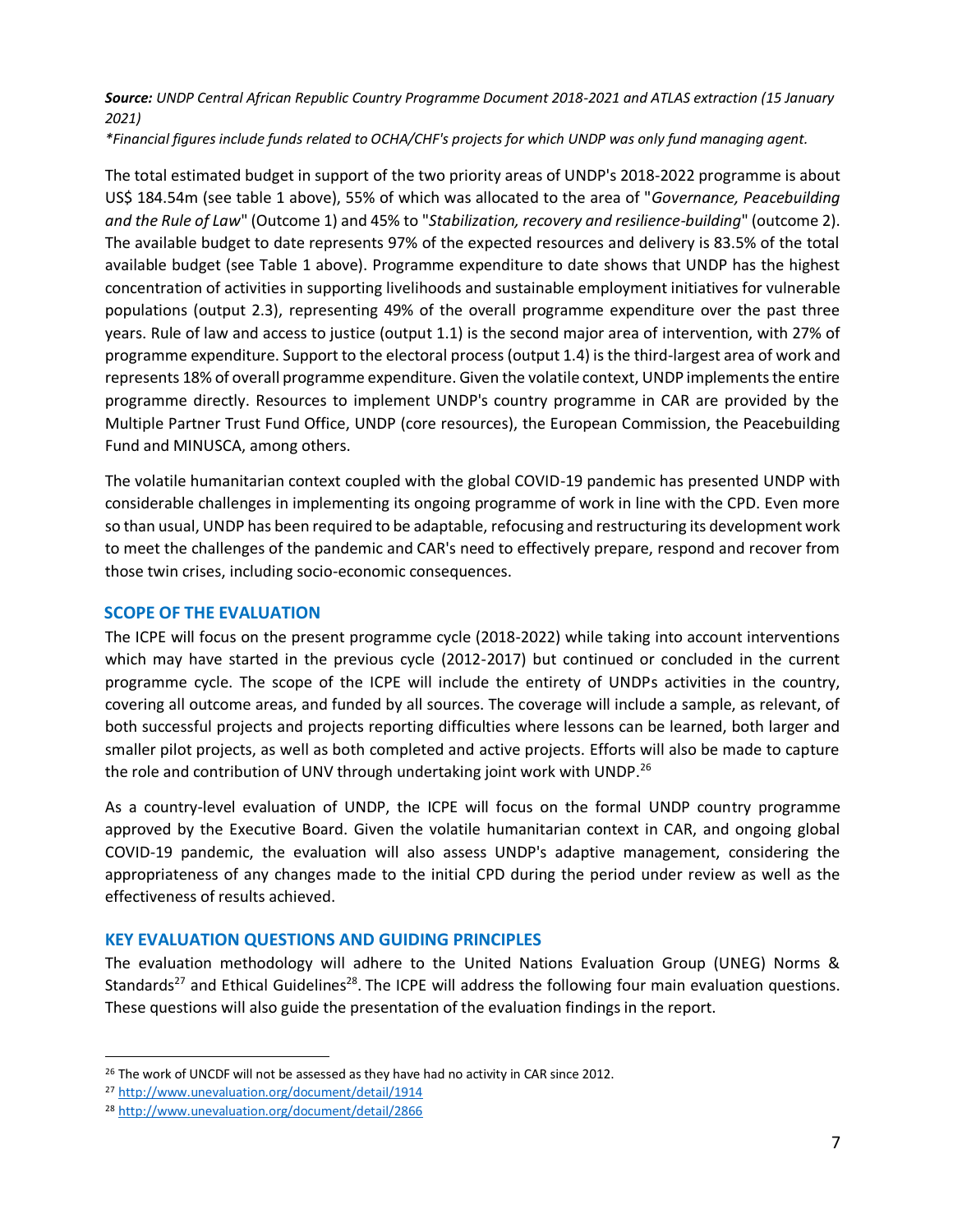- 1. What did the UNDP country programme intend to achieve during the period under review?
- 2. To that extent has UNDP been able to adapt to (a) the shifting ethno-political crisis in the country; and (b) the COVID-19 pandemic?
- 3. To what extent has the programme achieved (or is likely to achieve) its intended objectives? How well has UNDP supported preparedness, response and recovery processes?
- 4. What factors contributed to or hindered UNDP's performance and eventually, the sustainability of results?

ICPEs are conducted at the outcome level. To address questions 1 and 2, a Theory of Change (ToC) approach will be used to better understand how and under what conditions UNDP's interventions were expected to lead to good governance, peacebuilding and rule of law (outcome 1) as well as to stabilization and resilience building in the country (outcome 2). In consultation with stakeholders, as appropriate, and based on figure 1 (above), discussions will focus on mapping the assumptions behind the programme theory and the causal linkages between the intervention(s) and the intended country programme outcomes. As part of this analysis, the geographical coverage of the programme and its progression over the review period will be examined. This will include an assessment of UNDP's capacity to adapt to the changing context in CAR, to reach target populations, respond to the volatile humanitarian situation and COVID-19 pandemic, stay attuned to the evolving national development needs and priorities, and to add unique value as UNDP.

The effectiveness of UNDP's country programme will be analyzed in response to evaluation question 3. This will include an assessment of results achieved at project and output levels and the extent to which these results have contributed to achieving the intended CPD outcomes. In this process, both positive and negative, direct and indirect as well as unintended results will be identified. The examination of programme effectiveness will also consider UNDP's adaptive capacity to the volatile context of CAR. Specifically, the ICPE will assess the level to which UNDP was able to meet the new development challenges that the ongoing political, health and socio-economic crises have highlighted and the level to which it was able to support CAR's preparedness, response and ability to recovery. To better understand UNDP's performance, the specific factors that may have – positively or negatively – influenced it will be examined, along with the anticipated sustainability of results (evaluation question 4). Influencing factors will be examined in alignment with the engagement principles, drivers of development and alignment parameters of the Strategic Plan.<sup>29</sup> The utilization of resources to deliver results and how managerial practices impacted achievement of programmatic goals will also be considered. Special attention will be given to the integration of gender equality and women's empowerment in the design and implementation of the CPD.

Among the two key CPD outcomes which will be reviewed as planned, to the extent possible, the evaluation team will assess UNDP efforts towards reaching those most in need (including geographic coverage) and towards coherence vis-à-vis the work of other humanitarian and developments actors in the country, including MINUSCA.

# **APPROACH AND METHODOLOGY**

**Assessment of existing data and of data collection constraints:** The existing programme framework seems solid overall and evaluable in principle. Some potential gaps in the results chain or inconsistencies between

<sup>&</sup>lt;sup>29</sup> These principles include national ownership and capacity; human rights-based approach; sustainable human development; gender equality and women's empowerment; voice and participation; South-South and triangular cooperation; active role as global citizens; and universality.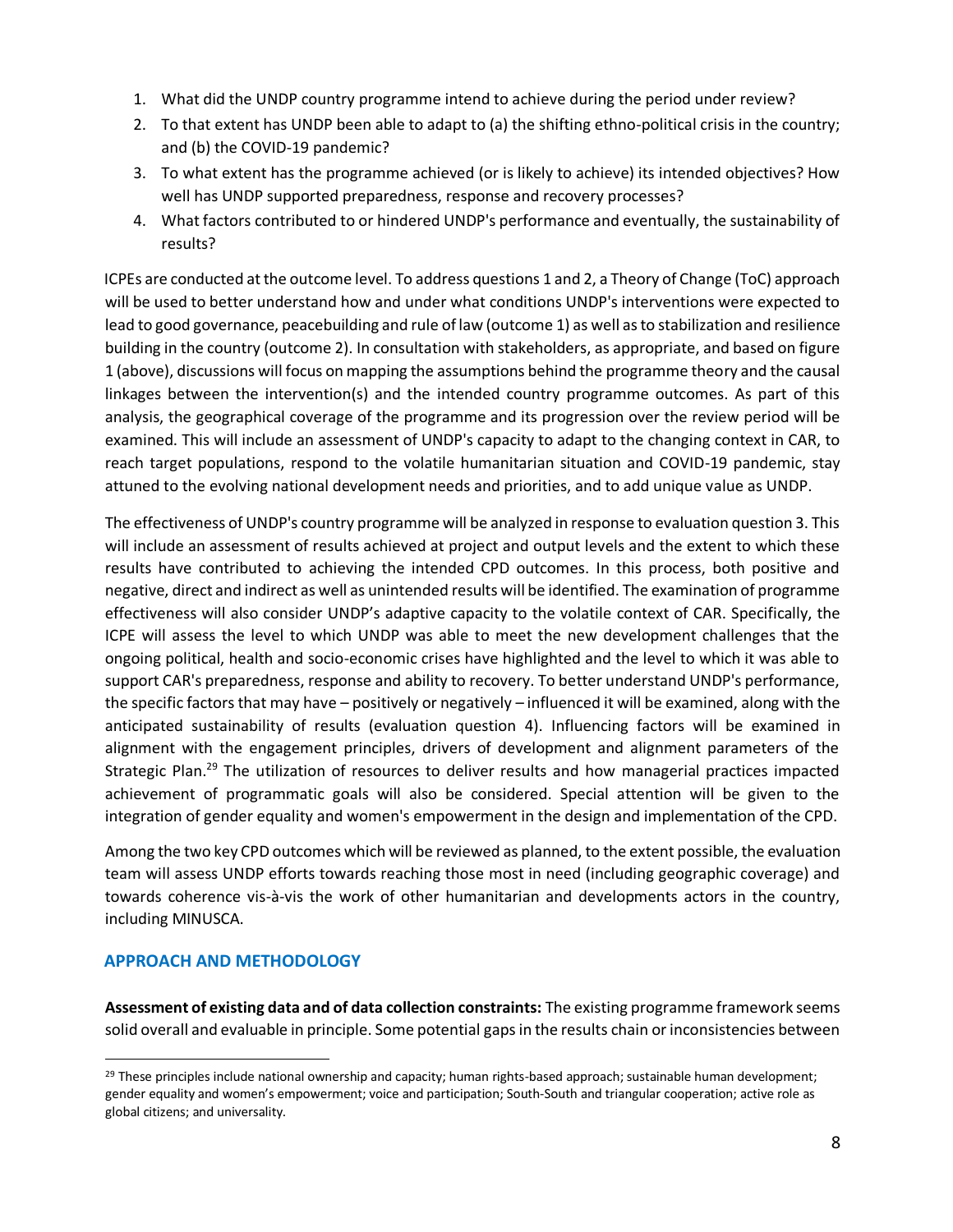outcome indicators and projects meant to contribute to the outcome will be investigated during the desk review phase. Evaluability in practice is more compromised: Availability of project evaluations, monitoring data and field access are all somewhat limited.

In addition to project documentation, progress reports, annual reports and self-reported assessments, available project evaluations will serve as key inputs into the ICPE. UNDP CAR has undertaken nine decentralised project evaluations over the 2018-2020 period and two more will be published early in 2021. The nine published evaluations represent nearly 10% of programme expenditure to date and cover mostly the areas of access to justice, decentralisation and social cohesion, stabilisation and socio-economic recovery targeting youth. There is no decentralised evaluation for interventions supporting the livelihoods and sustainable employment initiatives for vulnerable populations (output 2.3), the CO's largest areas of delivery, which may pose an evaluability challenge. Moreover, some of the vulnerable persons targeted by this output (including returning refugees, displaced persons and ex-combatants) are located outside the capital Bangui, in areas which are not controlled by the government and hard, if not impossible, to access<sup>30</sup> – even in case COVID-related restrictions ease. The proposed mitigation strategy includes use of geographic information systems (GIS) and remote interviews with key informants at local level (beyond implementing partners), as described below. Further, strategic hiring choices will be made to boost the team's analytical capacity relating to livelihoods and employment promotion in crisis contexts, to allow for a very substantive review of secondary sources in this thematic area which is not (yet) covered by project evaluations.

The two CPD outcomes are supported by nine outcome indicators. The nine underlying outputs are also supported by nine output indicators, most of them accompanied by baselines and targets. To the extent possible, the ICPE will seek to use these indicators to better understand the intention of the UNDP programme and to assess progress towards the outcomes. In cases where data sources (means of verification) for an indicator are not clearly identified, further clarification will be sought from the CO. In many cases, the ability of the evaluation to measure progress against indicators will depend on the availability of national statistics and other kinds of monitoring data. This appears to be limited or of mixed quality.

It is also important to note that UNDP projects that contribute to different outcomes are at different stages of implementation. Therefore, it may not always be possible to determine the projects' contribution to results. In cases where the projects/initiatives are still in their initial stages, the evaluation will document observable progress and seek to ascertain the possibility of achieving the outcome given the programme design and measures already put in place.

**Data collection methods:** The evaluation will use data from primary and secondary sources.

Secondary data and information will be the main sources, given the current travel restrictions linked to the ongoing COVID-19 pandemic and humanitarian crisis in CAR. These will feed into an extensive review of documents. The IEO and the CAR country office will identify an initial list of background and programmerelated documents which will be posted on an ICPE SharePoint website. The document review will include, among others: background documents on the national context, documents prepared by international partners during the period under review and documents prepared by UN system agencies and MINUSCA such as programme plans and frameworks, progress reports, monitoring self-assessments e.g. the yearly UNDP Results Oriented Analysis Reports, and evaluations conducted by the country office and partners.

<sup>30</sup> Those areas are at UNDSS security level "4" out of 5 (substantial security risk[\).](about:blank) [https://dss.un.org/traveladvisory.aspx](about:blank)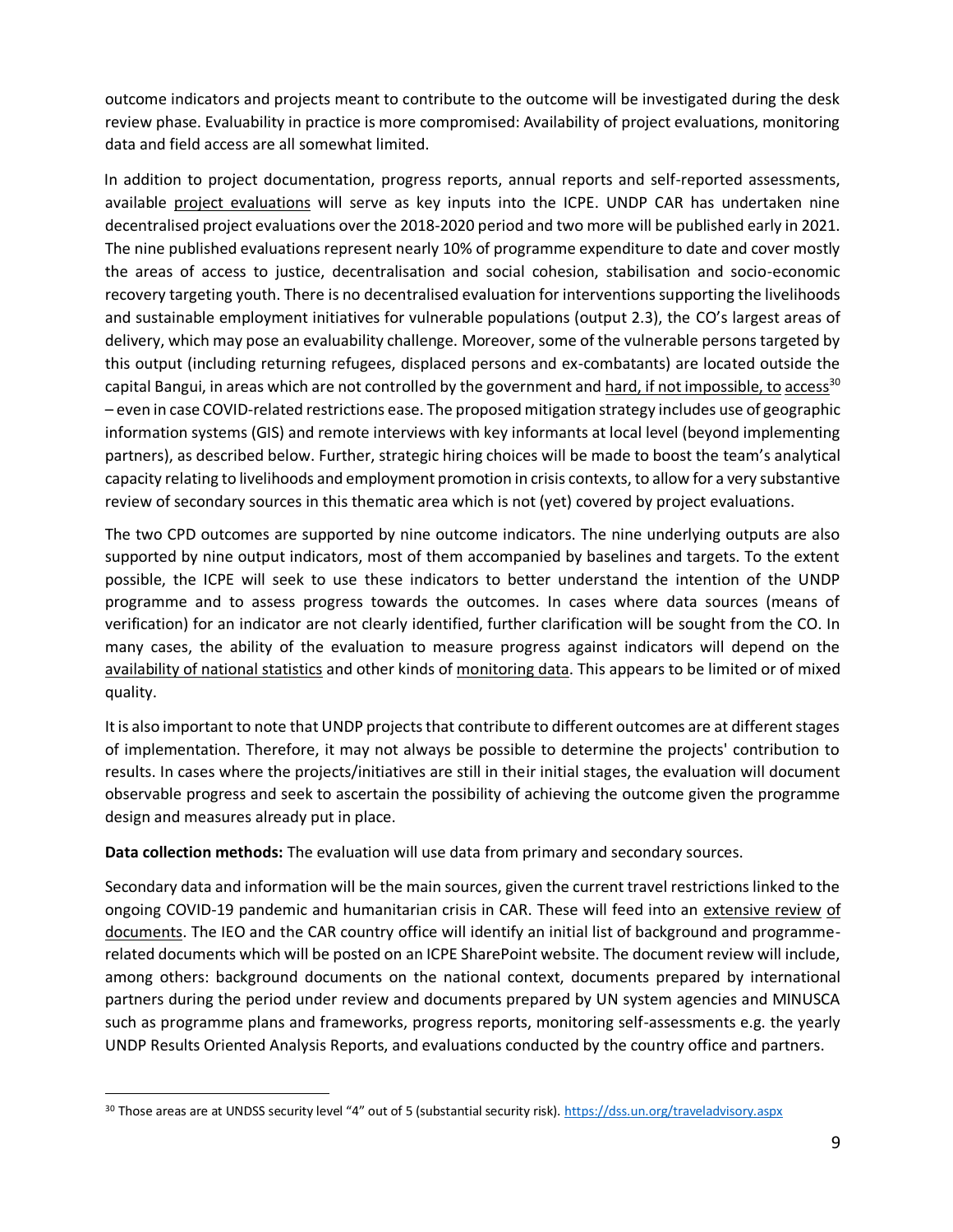The document review will be supplemented by an advance questionnaire administered to the country office and remote interviews with key informants. In addition to interviewing UNDP staff at country and regional levels, the evaluation will reach out widely employing a multi-stakeholder approach: interviews will include government representatives, civil-society organizations, private-sector representatives, UN agencies, MINUSCA, multilateral organizations, bilateral donors, rights-holders and implementing partners of the programme. Focus group discussions may be organized to consult specific groups if deemed safe and appropriate.

Given the health and security situation in CAR and globally, the international evaluation team members will not be able to travel to the country. National team members are however expected to visit project sites at least in Bangui and to observe projects first-hand. In addition, UNDP's field-based national project coordinators may be asked to take photos of project locations to be uploaded into UNDP's GIS server. Using the coordinates, images from other time periods may be generated for comparison and assessment purposes. Other innovative methods to collect data under COVID- and conflict-conditions will be considered during the inception phase.

In line with UNDP's gender mainstreaming strategy, the ICPE will examine the level of gender mainstreaming across all of UNDP CAR's programmes and operations. Gender disaggregated data will be collected, where available, and assessed against programme outcomes. Special attention will be given to integrate a gender-responsive evaluation approach to data collection methods. To assess gender, the evaluation will consider the gender marker $31$  in the portfolio analyses by outcome area and the gender results effectiveness scale (GRES) when assessing results. The GRES classifies gender results into five categories: gender negative, gender blind, gender targeted, gender responsive, gender transformative (see figure below). In addition, gender-related questions will be incorporated in the data collection methods and tools, such as the CO questionnaire and interview questions, and reporting.



### **Figure 2: Gender Results Effectiveness Scale**

**Validation:** The evaluation will use triangulation of information collected from different sources and/or by different methods to enhance the validity of findings.

<sup>31</sup> A corporate tool to sensitize programme managers in advancing GEWE by assigning ratings to projects during their design phase to indicate the level of expected contribution to GEWE. It can also be used to track planned programme expenditures on GEWE (not actual expenditures).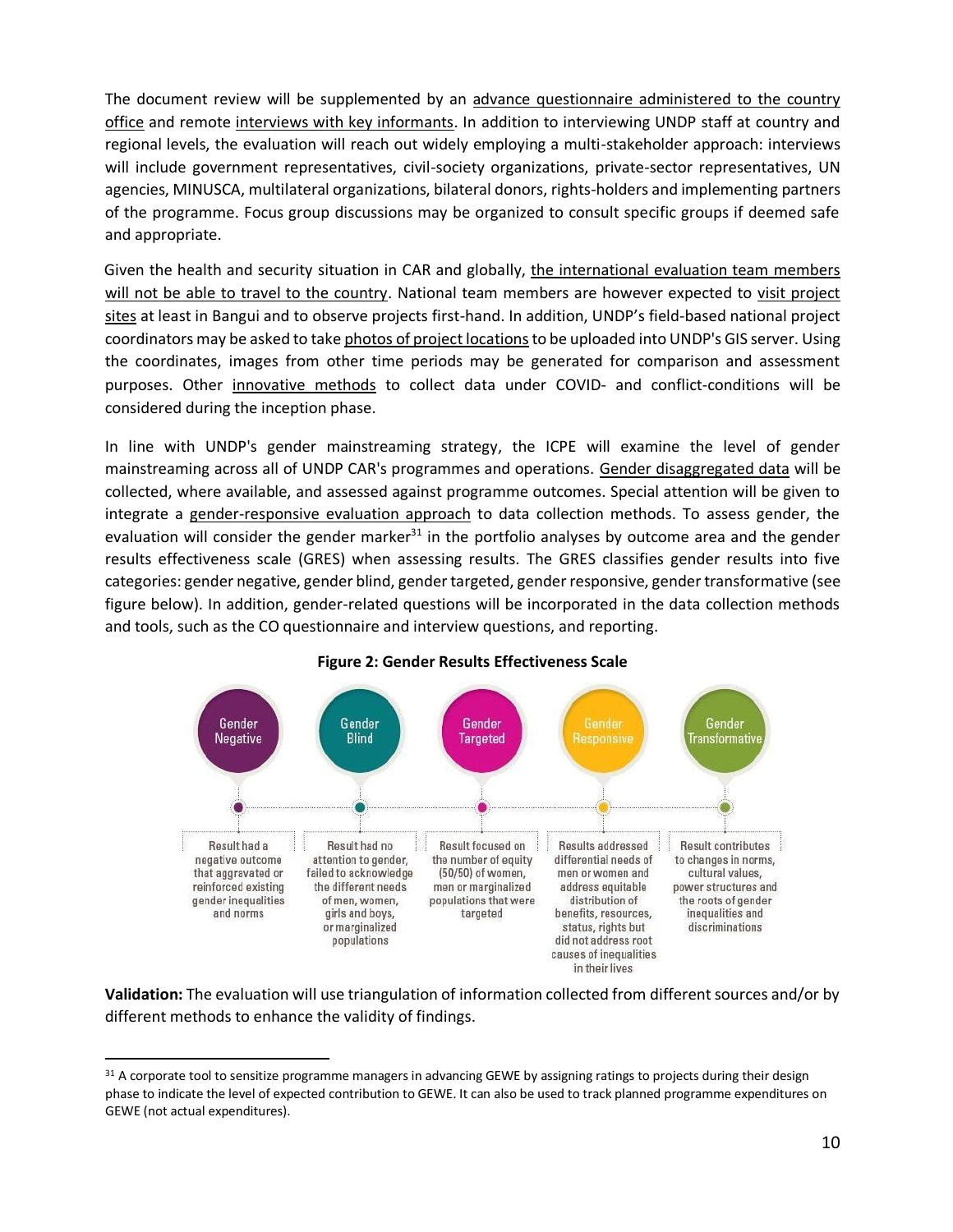**Stakeholder involvement:** A participatory and transparent process will be followed to engage with multiple stakeholders at all stages of the evaluation process. During the initial phase a stakeholder analysis will be conducted to identify all relevant UNDP partners, including those that may have not worked with UNDP but play a key role in the outcomes to which UNDP contributes. This stakeholder analysis will serve to identify key informants for interviews during the main data collection phase of the evaluation, and to examine any potential partnerships that could further improve UNDP's contribution to country priorities.

**ICPE rating system:** Based on the rating system piloted by the IEO under its Independent Country Programme Review (ICPR) model and the lessons learned from its application, the IEO is currently developing a rating system for ICPEs which will be applied on a pilot basis to ICPEs in 2021. Ratings will be given for performance at the output and outcome levels. Outputs will be rated against UNDP country programme progress/ achievement towards each of the planned outputs. Outcomes will be rated against UNDPs contribution to CPD Outcome/ UNDAF+ outcome goals.

## **MANAGEMENT ARRANGEMENTS**

**Independent Evaluation Office of UNDP:** The UNDP IEO will conduct the ICPE in consultation with the UNDP CAR Country Office, the Regional Bureau for Africa (RBA), the Government of the Central African Republic and other national stakeholders as appropriate. The IEO Lead Evaluator is responsible for the design and conduct of the evaluation and coordinates the evaluation team. The IEO will meet all costs directly related to the conduct of the ICPE.

**UNDP Country Office in CAR:** The country office will support the evaluation team in liaising with key partners and other stakeholders and will ensure that all necessary information regarding UNDP's programmes, projects and activities in the country is available to the team. The country office will provide the evaluation team in-kind organizational support (e.g. arranging meetings with project staff, stakeholders and beneficiaries, and assistance for project site visits). If travel is not possible due to the volatile security situation or COVID-19 pandemic, the CO will support the IEO to coordinate these virtually. To ensure the independence of the views expressed, country office staff will not participate in interviews and meetings with stakeholders held for data collection purposes. The office will also set up an evaluation reference group, provide factual verifications of a first and second draft report on a timely basis, and jointly organize the final stakeholder meeting – ensuring participation of key counterparts – where findings and results of the evaluation will be presented. Additionally, the country office will support the use and dissemination of the final outputs of the ICPE process.

**UNDP Regional Bureau for Africa (RBA):** RBA will support the evaluation through information sharing and will also participate in discussions on emerging conclusions and recommendations. Further, RBA will be responsible for supporting and overseeing the development of the management response and its implementation.

**Evaluation Team:** The IEO will constitute an evaluation team to undertake the ICPE. The IEO will ensure gender balance in the team which will include the following members:

• Lead Evaluator (LE)*:* IEO staff member with overall responsibility for managing the ICPE, including preparing for and designing the evaluation as well as selecting the evaluation team and providing methodological guidance. The LE will be responsible for the synthesis process and the preparation of the draft and final evaluation reports. The LE will be backstopped by an Assistant Lead Evaluator from the IEO.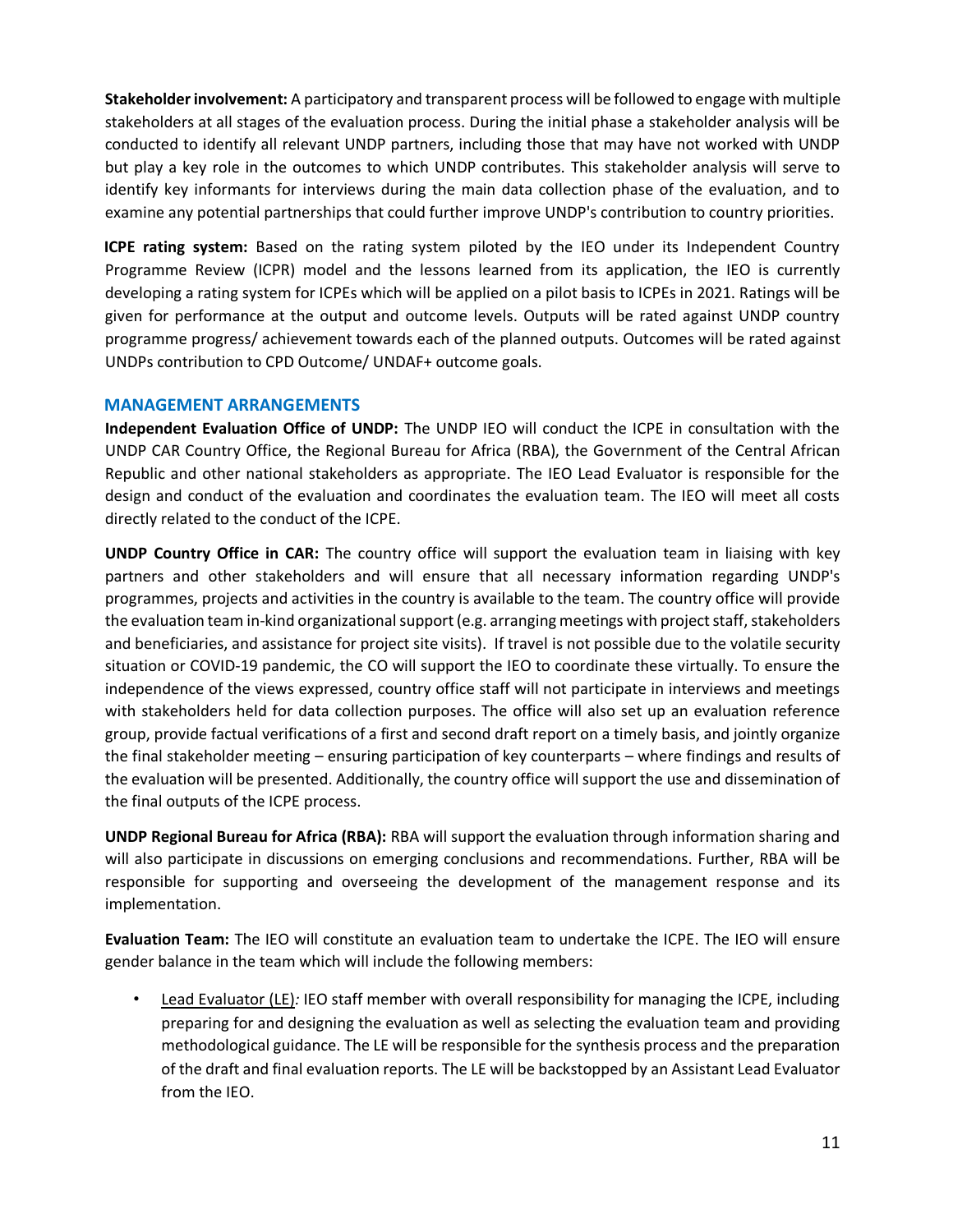- Consultants: One individual consultant as well as a national/regional institute will be recruited to work across the two outcome areas alongside the internal IEO team. Under the guidance of the LE, they will conduct preliminary research and carry out data collection activities, prepare outcome analysis papers, and contribute to the preparation of the final ICPE report.
- Research Analyst: An IEO research analyst will provide background research and will support the portfolio analysis.

# **EVALUATION PROCESS**

The evaluation will be conducted according to the approved IEO process. The following represents a summary of the five key phases of the process, which constitute the framework for conducting the evaluation.

**Phase 1: Preparatory work.** The IEO prepares the ToR and the evaluation design, including an overall evaluation matrix (see Annex 1). Once the ToR are approved, additional evaluation team members, comprising international, regional and/or national development professionals will be recruited. Given travel restrictions, the possibility of engaging with a national research institution/ think tank the support the ICPE will be considered. Meanwhile, the IEO starts collecting data and documentation internally first and will then fill data gaps with help from the UNDP country office. This will include administering an advance questionnaire.

**Phase 2: Desk analysis.** Evaluation team members will conduct a desk review of reference materials, identifying gaps and key issues for further scrutiny and/or validation. Initial virtual meetings will be held with key stakeholders, chiefly country office staff, to fully understand the CPD and its main implementation challenges and to request follow-up documentation.

**Phase 3: Data collection.** During this phase, the evaluation team will conduct key informant interviews with CO staff and management, key government stakeholders, other partners and rights-holders themselves. Given the current travel limitations due to COVID-19, most data collection will be undertaken virtually. In the event that movement is possible in some parts of the national territory, national (or regional) consultants will carry out some stakeholder interviews face-to-face and visit some programme sites. UNDP staff may be asked to submit photographs of implementation sites for GIS-based analysis. At the end of the data collection phase, the evaluation team may hold a debrief presentation on key emerging findings.

Phase 4: Analysis, report writing, quality review and debrief. Based on the analysis of data collected and triangulated, the evaluation team will undertake a synthesis process and write the ICPE report. A zero draft will be subject to peer review by the IEO and its panel of external reviewers. Once the draft is quality cleared, it will be circulated to the country office and the UNDP Regional Bureau for Africa for factual corrections. The second draft, which takes into account any factual corrections, will be shared with national stakeholders for further comments. Any necessary additional corrections will be made, and the UNDP CAR country office will prepare the management response to the ICPE, under the overall oversight of the regional bureau.

The report will then be shared at a final debriefing where the results of the evaluation are presented to key national stakeholders. The way forward will be discussed with a view to creating greater ownership by national stakeholders with respect to the recommendations as well as to strengthening accountability of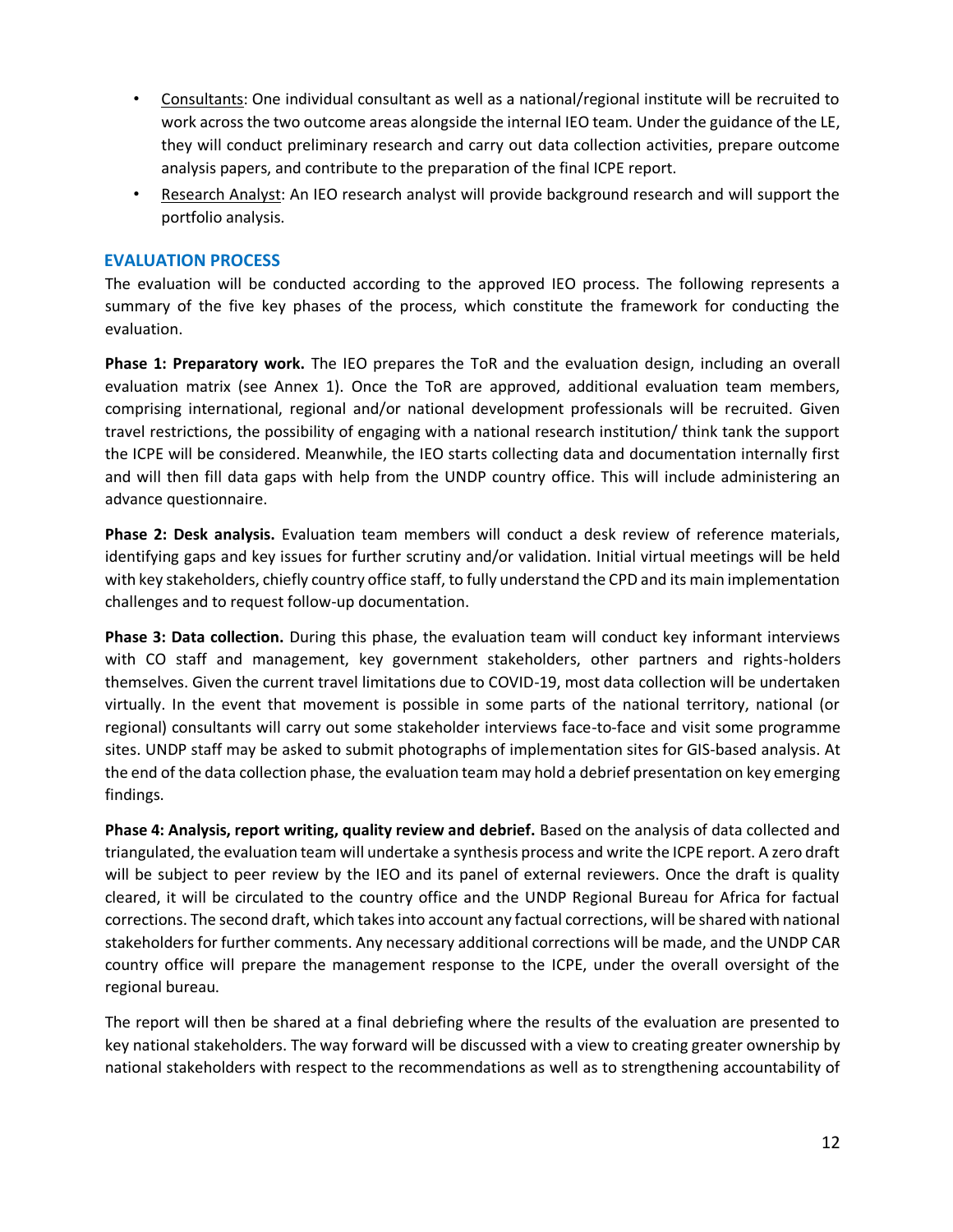UNDP to national stakeholders. Taking into account the discussion at the stakeholder event, the evaluation report will be finalized and published.

**Phase 5: Publication and dissemination.** The ICPE report will be written in English and professionally translated into French for improved accessibility at the national level. It will follow the standard IEO publication guidelines. The ICPE report will be widely distributed in both hard and electronic versions. The evaluation report will be made available to the UNDP Executive Board prior to approving a new Country Programme Document. It will be widely distributed by the IEO within UNDP as well as to the evaluation units of other international organizations, evaluation societies/networks and research institutions in the region. The CAR country office and the Government of CAR will disseminate to stakeholders in the country. The report and the management response will be published on the UNDP website<sup>32</sup> as well as in the Evaluation Resource Centre. The Regional Bureau for Africa will be responsible for monitoring and overseeing the implementation of follow-up actions in the Evaluation Resource Centre.<sup>33</sup>

# **TIMEFRAME FOR THE ICPE PROCESS**

The timeframe and responsibilities for the evaluation process are tentatively<sup>34</sup> as follows in Table 2:

| <b>Activity</b>                                                                                                           | <b>Responsible party</b> | <b>Proposed timeframe</b> |
|---------------------------------------------------------------------------------------------------------------------------|--------------------------|---------------------------|
| <b>Phase 1: Preparatory work</b>                                                                                          |                          |                           |
| TOR completed and approved by IEO Deputy Director                                                                         | LE                       | <b>March 2021</b>         |
| Selection of consultant team members                                                                                      | LE/ALE                   | March/April 2021          |
| <b>Phase 2: Desk analysis</b>                                                                                             |                          |                           |
| Advance questionnaire to the CO                                                                                           | LE/CO                    | <b>March 2021</b>         |
| Preliminary desk review of reference material                                                                             | LE/ALE/Consultants       | April 2021                |
| Country analysis paper                                                                                                    | LE/ALE/Consultants       | Apr/May 2021              |
| <b>Phase 3: Data collection</b>                                                                                           |                          |                           |
| Key informant interviews                                                                                                  | LE/ALE/Consultants       | May-July 2021             |
| Remote site visits and photo shoots                                                                                       | Consultants/CO           | May-July 2021             |
| Stocktake and moment of reflection (planning for in<br>person validation visits, if feasible); CO preliminary<br>de-brief | LE/ALE/Consultants       | <b>July 2021</b>          |
| Phase 4: Analysis, report writing, quality review and<br>debrief                                                          |                          |                           |
| Analysis of data and filling data gaps (iterative<br>process)                                                             | LE/ALE/Consultants       | July/Aug 2021             |
| Submission of final Outcome Analysis Papers                                                                               | ALE/Consultants          | Early Sept 2021           |
| Synthesis and report writing                                                                                              | LE                       | Sept 2021                 |
| Zero draft for internal/external peer review                                                                              | LE/ALE                   | Oct 2021                  |

| Table 2: Tentative timeframe for the ICPE process |
|---------------------------------------------------|
|---------------------------------------------------|

<sup>32</sup> [web.undp.org/evaluation](about:blank) 

<sup>33</sup> [erc.undp.org](about:blank)

<sup>34</sup> The timeframe, indicative of process and deadlines, does not imply full-time engagement of evaluation team during the period.